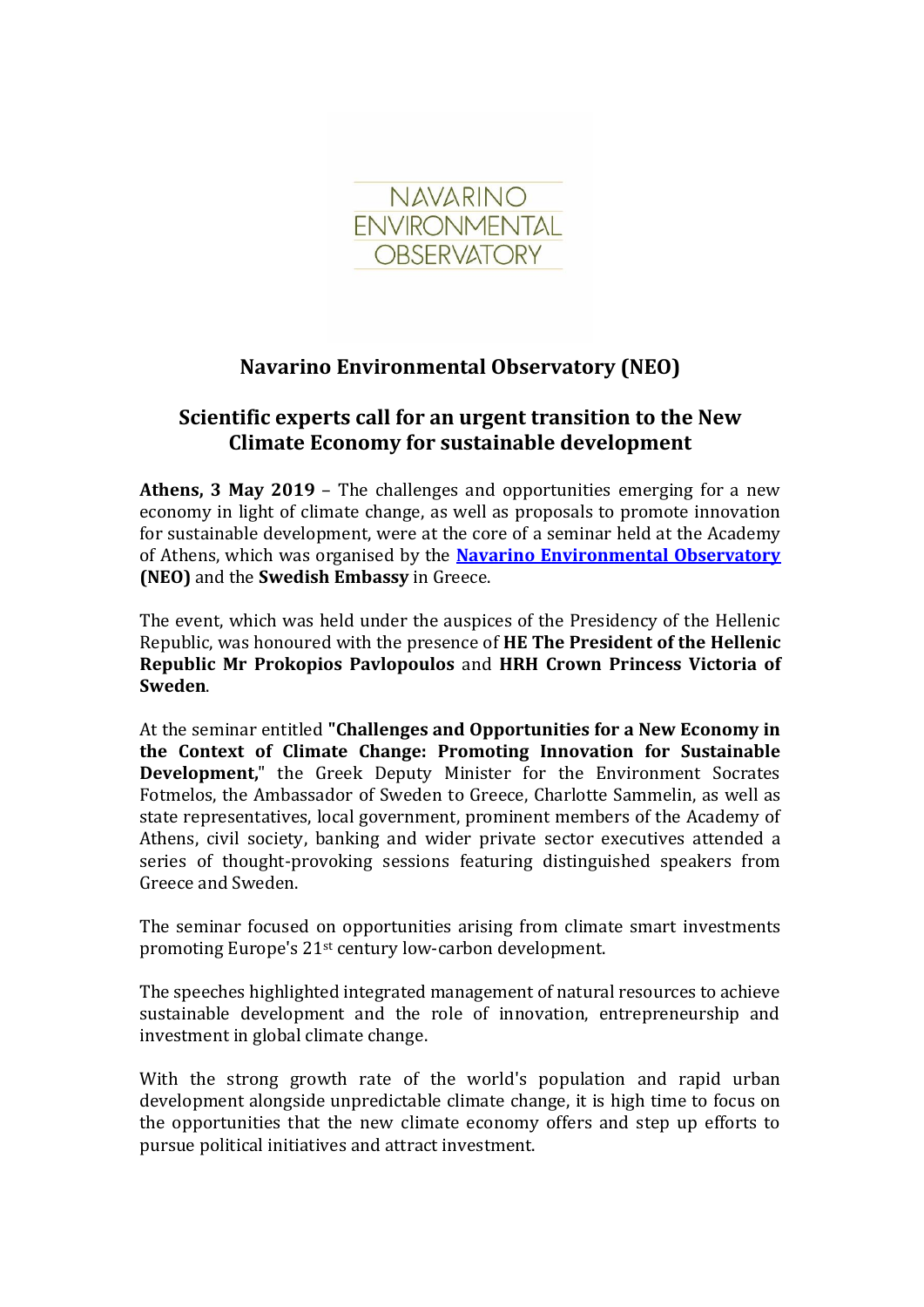In past 70 years, urban population has more than doubled, reaching 4.2 billion. There are cities that exceed 40 million inhabitants, four times the population of Greece or Sweden respectively, while every day a new Stockholm and every month a new Athens emerges.

Meanwhile, since 2000, 19 out of the 20 years with the highest temperatures have been recorded - with 2018 being the fourth warmest year in the world since 1880. It has been unanimously agreed that in a rapidly changing climate, science plays a crucial role by providing the basis for fruitful cooperation between researchsociety-state-business. This basis is necessary for informed decisions and strategic choices, as well as to achieve sustainability objectives. Challenges are undoubtedly increasing, as the opportunities do too. NEO exists and works to this end.

*"The efforts by Achilleas Konstantakopoulos and his colleagues (which are inspired by the late Vasilis Konstantakopoulos) continue to yield great results. A significant collaboration between the private sector, the University of Stockholm and the Academy of Athens takes place for the first time in our country,"* said **Antonis Kounadis, President of the Institute of Biomedical Research of the Academy of Athens**.

The **TEMES SA President Achilleas Konstantakopoulos,** said *"Our continued investment and support to NEO verifies our strong belief that investments in sustainable tourism are part of the solution for a better future, in-line with the UNWTO, who states that tourism can become a major driving force towards sustainable development. In a rapidly changing world, where climate pressure, economic uncertainty and social instability pose imminent challenges for the future, this kind of cooperation is essential in the effort to redirect our course towards a more sustainable future. As a company we believe that business through innovation and new technologies have the need and the means to lead this required transformation of our economy, while institutions like NEO through science-based interventions, stakeholder engagement and education can guide it towards sustainability".*

**Stockholm University President Astrid Soderbegh Widding** said: *"Stockholm University hosts a number of research stations, of which the northernmost is Tarfala up in the Arctic, and the southernmost NEO, in Messinia. Climate, seas and environment is a profile area of research at Stockholm University, be it around the Baltic Sea or the Mediterranean – there are indeed many connections to be made between the two. We strongly believe that excellent international research cooperation is crucial in order to realize the Agenda 2030 and the Sustainable Development Goals. We also believe that regional and international cooperation need to go hand in hand, and that Europe, from North to South, needs to join forces in tackling the global challenges related to issues of climate and environment. Finally, we are convinced that a close cooperation between science, society and policy is absolutely necessary in order to be able to realize our own goals with NEO, today, tomorrow and within an even wider network of engaged communities".*